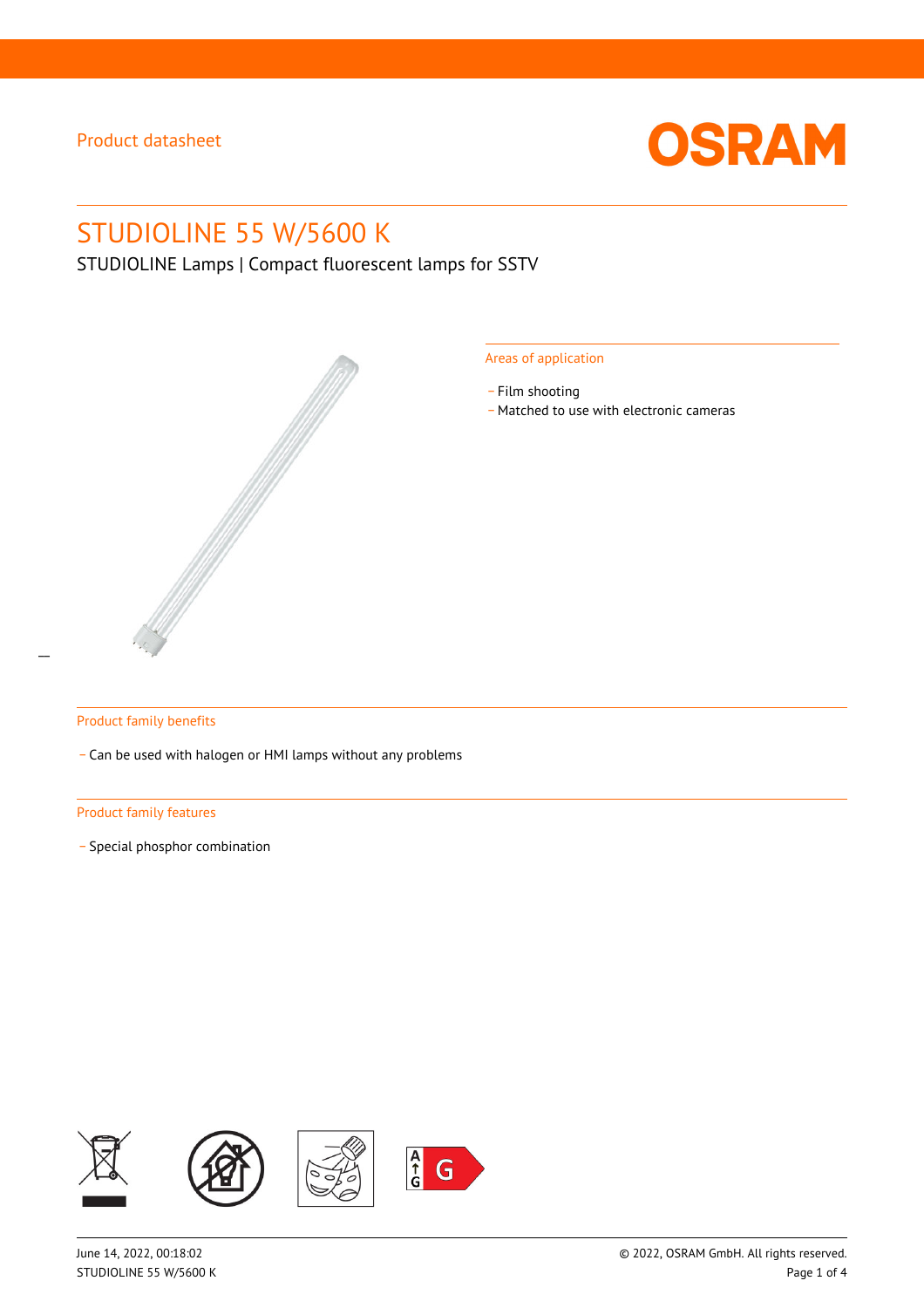### Technical data

### **Electrical data**

| Nominal wattage | 55.00 W |
|-----------------|---------|
| Nominal voltage | 100 V   |

#### **Photometrical data**

| <b>Nominal luminous flux</b> | 3800 lm |
|------------------------------|---------|
| <b>Luminous flux</b>         | 3800 lm |
| Color temperature            | 5600 K  |
| Luminous efficacy            | 69 lm/W |

### **Dimensions & weight**



| Length                                                                                                       |                            | 535.9 mm |  |  |
|--------------------------------------------------------------------------------------------------------------|----------------------------|----------|--|--|
| Lifespan                                                                                                     |                            |          |  |  |
| Lifespan                                                                                                     | 8000 h $^{1}$ )            |          |  |  |
| $1$ ) Failure rate 2 % the first 8000 h. This statement must be restricted only to attributable lamp faults. |                            |          |  |  |
| <b>Additional product data</b>                                                                               |                            |          |  |  |
| 2G11<br>Base (standard designation)                                                                          |                            |          |  |  |
| <b>Capabilities</b>                                                                                          |                            |          |  |  |
|                                                                                                              |                            |          |  |  |
| <b>Dimmable</b>                                                                                              | Only with specific dimmers |          |  |  |

### **Country specific categorizations**

| <b>ANSI code</b> | Other |
|------------------|-------|
|------------------|-------|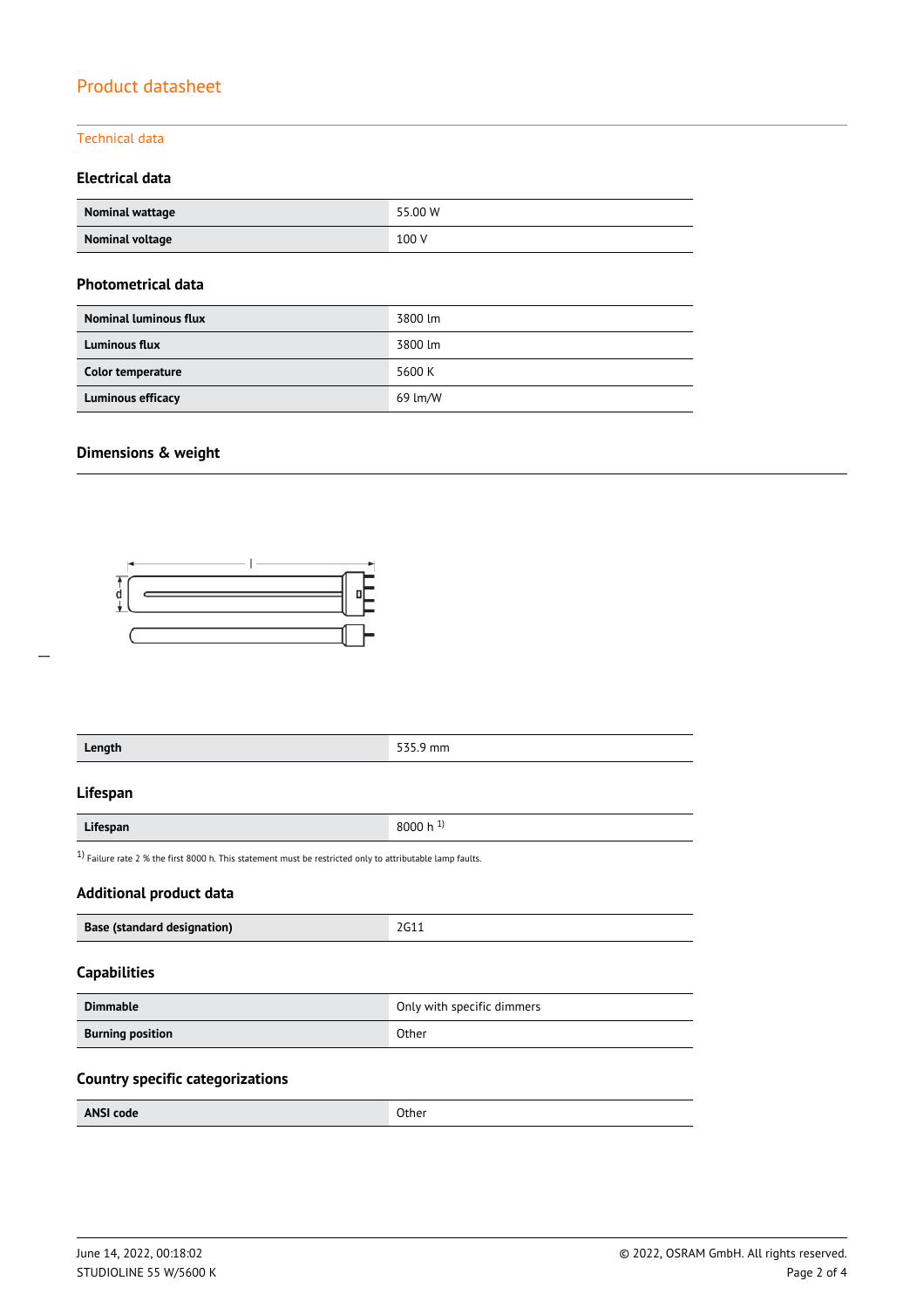#### **Environmental information**

### **Information according Art. 33 of EU Regulation (EC) 1907/2006 (REACh)**

| Date of Declaration               | 19-01-2022                         |
|-----------------------------------|------------------------------------|
| <b>Primary Article Identifier</b> | 4050300575278   0046135206085      |
| Candidate List Substance 1        | No declarable substances contained |
| Declaration No. in SCIP database  | No declarable substances contained |

#### Country specific information

| <b>Product code</b> | <b>METEL code</b> | SEG-No.                  | STK-Number | <b>UK Org</b>            |
|---------------------|-------------------|--------------------------|------------|--------------------------|
| 4050300575278       | OSRSTUDIO5511     | $\overline{\phantom{a}}$ | <b>м.</b>  | $\overline{\phantom{a}}$ |
| 4050300575278       | OSRSTUDIO5511     |                          |            | -                        |